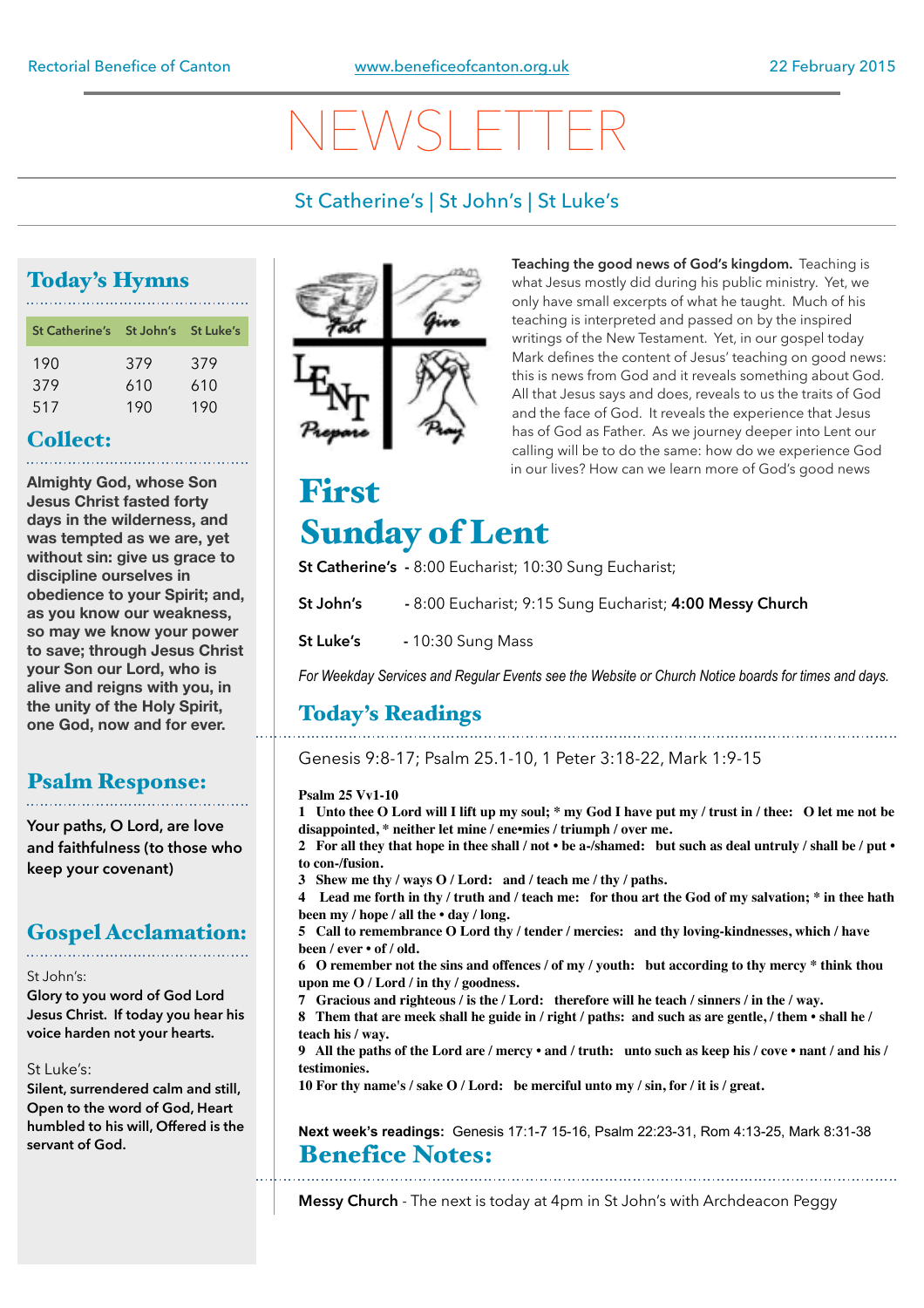### Rectorial Benefice of Canton [www.beneficeofcanton.org.uk](http://www.beneficeofcanton.org.uk) 22 February 2015

Jackson helping us lead the worship. A film crew from the Representative Body of the Church in Wales will also be present. **Confirmation classes** - In St Luke's today 3:00 pm. It is still not too late to join in just turn up and complete a form.

Pastoral Care Action Team - Meets this Wednesday 25 Feb in St Luke's at 7:00 pm. Might you be willing to help in this way? Do you have a calling to serve the least in God's Kingdom? Please join us on 25 Feb.

**Electoral Roll** - This is the year when the electoral roll is due to be re-created and collated. Forms are available at the back of the church and on the website. Please return completed forms to the back of one of the churches. For more details about the electoral roll and why we have one visit our website.

**Christians Against Poverty** - There is a course beginning in Calvary Baptist Church in Canton to help individuals budget, save and spend wisely to prevent and overcome debt and related problems. The course is on Monday evenings at 7:00pm and runs for three weeks beginning tomorrow, 23 February. Contact Fr Phelim for more details or visit [www.capmoney.org](http://www.capmoney.org). **PCC Meeting** - The next meeting for the Parochial Church Council is next Sunday 1 March at 7:00 pm in St Luke's Hall. **Companion with car** required for elderly lady approx. 12 hrs week, good rates of pay via formal payment scheme. Please contact Fr Mark for more information.

Paradise Run - The next run is on 28 Feb. Please bring your food to Sylvia's house (114 Pencisely Road) on the day itself between 6-7pm. If this is difficult contact Sylvia. We gave 2 boxes of fleeces last time, which were gratefully received Benefice Noticeboard - If you would like to include something in the notes please send it to [linsaycoolhouse@hotmail.com](mailto:linsaycoolhouse@hotmail.com).

### St Catherine's Notes:

**Charity sale and Afternoon Tea** in aid of Action Duchenne Saturday 28 Feb 12am -3pm. If anyone has any unwanted gifts good quality toys, books or clothes to donate please see **Liza Tercero Hall Bookings -** To book the Hall please contact Angharad Elias 07989 747026 [hall.stcatherines@gmail.com](mailto:hall.stcatherines@gmail.com)

# St John's Notes:

**Home Group** - Thursday 7-9 pm in St John's vestry. All are welcome to join this informal time of bible study and prayer. **Trench Foot** - is the next concert in St John's on Friday 27 Feb. A Welsh folk band that tells tales, sings songs, makes you laugh, makes you cry, but above all entertains you) Doors open at 7pm Entry £5 **Lent lunches** every Friday at 12 noon during Lent starting on the 20 February. **Ty Bronna -** The collection for Ty Bronna this month (Feb) is Pasta, Rice and Sauces.

### St Luke's Notes:

**St David's Day Lent Lunch** Sunday 1 March to be held at the café at St Luke's numbers will be limited to approx. 30. Tickets cost £5.00 lunch will be leek and potato soup, cheese and biscuits, welsh cakes or bara brith.

**Women's Group -** On Thursday 26 February David Powell will be with us to give a talk entitled 'Birth, Life and Death of the Sun' at 7.30 in the Hall Lounge. Everyone welcome to come.

**Hall Bookings -** To book the Hall please contact Jackie or Haydn Page on 029 2091 3808 [haydnpage@hotmail.co.uk](mailto:haydnpage@hotmail.co.uk)

**Recently Departed:** Katharine Morrissey, Catherine Mary Kirkpatrick, Norma Miles, Fred Maggs.

### This Week in the Benefice: (Diocesan Prayer / Anglican Prayer Cycle / Events and Services)

**Sun 22** Llangynwyd w Maesteg, Geraldine Blyth (V); Maseno North & South (Kenya); **St Polycarp**

**Mon 23** Llanharan w Petersaton0Super-Montem, Barbara Wood (Pin C); Maseno West- (Kenya)

**Tues 24** Llanilid w Pencoed Ian Hodges (V) Masindi- Kitara—(Uganda)

**Weds 25** Diocesan Board of Finance, Mr Paul Marshall; Massachusetts; **Lent Ember Day** 

**Thurs 26** Llansantffraid, Bettws and Aberkenfig Stephen Pare (R); Masvingo &Matabeland;

**Fri 27** Newcastle, David Lloyd (V); Matlosane; **Lent Ember Day; George Herbert; Funeral St C. at 11:30 am**

- **Sat 28** Troedrhiwgarth, Chris Reaney (PinC); Mbaise- (Nigeria); **Lent Ember Day**
- **Sun 1 Mar** Margam deanery Area Dean: Canon Philip Masson; Mabale- (Uganda); **St David's Day**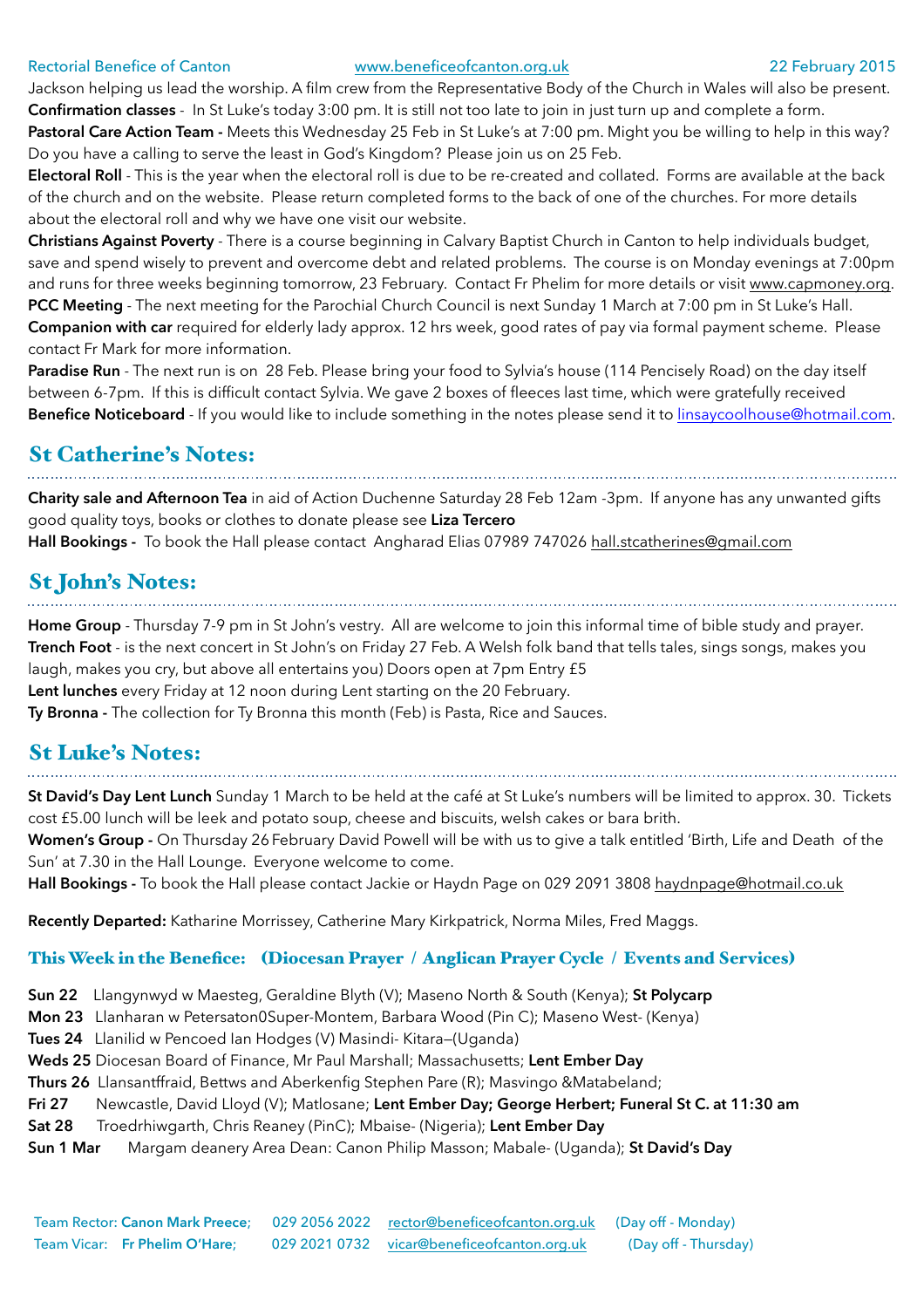A reading from the book of Genesis.

God said to Noah and to his sons with him, 'As for me, I am establishing my covenant with you and your descendants after you, and with every living creature that is with you, the birds, the domestic animals, and every animal of the earth with you, as many as came out of the ark. I establish my covenant with you, that never again shall all flesh be cut off by the waters of a flood, and never again shall there be a flood to destroy the earth.' God said, 'This is the sign of the covenant that I make between me and you and every living creature that is with you, for all future generations: I have set my bow in the clouds, and it shall be a sign of the covenant between me and the earth. When I bring clouds over the earth and the bow is seen in the clouds, I will remember my covenant that is between me and you and every living creature of all flesh; and the waters shall never again become a flood to destroy all flesh. When the bow is in the clouds, I will see it and remember the everlasting covenant between God and every living creature of all flesh that is on the earth.' God said to Noah, 'This is the sign of the covenant that I have established between me and all flesh that is on the earth.'

This is the word of the Lord. **Thanks be to God.**

*Psalm 25.1-10* R **Your paths, O Lord, are love and faithfulness.** To you, O Lord, I lift up my soul; my God, I put my trust in you; let me not be humiliated, nor let my enemies triumph over me. Let none who look to you be put to shame; let the treacherous be disappointed in their schemes. **R**

Show me to your ways, O Lord, and teach me your paths. Lead me in your truth and teach me, for you are the God of my salvation; in you have I trusted all the day long. **R**

Remember, O Lord, your compassion and love, for they are from everlasting. Remember not the sins of my youth and my transgressions; remember me according to your love. and for the sake of your goodness, O Lord. **R**

Gracious and upright is the Lord; therefore he teaches sinners in his way. He guides the humble in doing right and teaches his way to the lowly.

*Genesis 9.8-17*